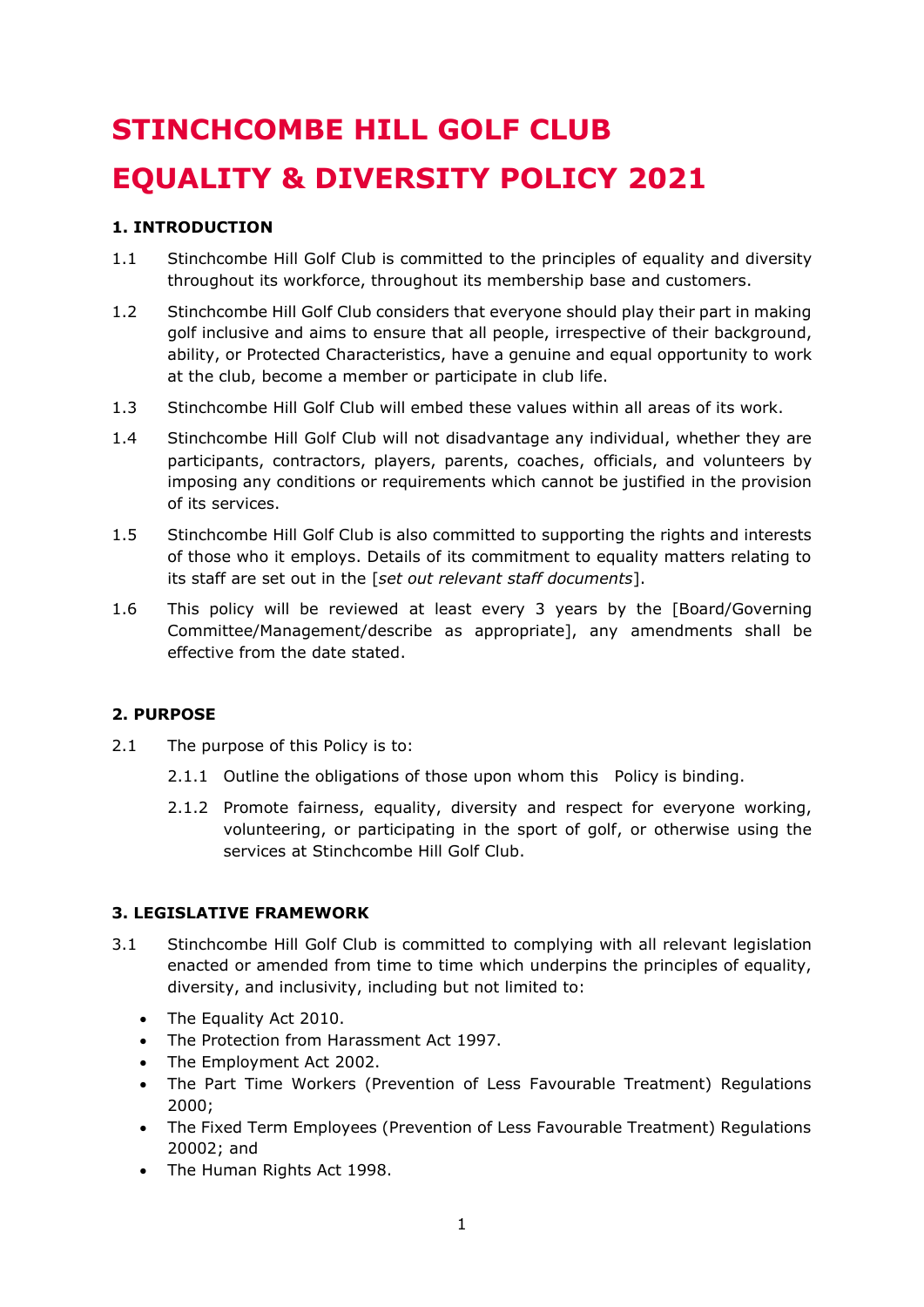# **4. SCOPE**

This Policy shall apply to, and be binding upon Stinchcombe Hill Golf Club, its Committee, staff, volunteers, contractors, squad players, agents, and representatives working or acting for or on behalf of Stinchcombe Hill Golf Club.

## **5. POLICY IMPLEMENTATION**

- 5.1 Stinchcombe Hill Golf Club will:
- 5.1.2 Encourage the involvement of all people regardless of background, ability, or any Protected Characteristic, in golf.
- 5.1.3 Ensure that all competitions, events and activities administered by Stinchcombe Hill Golf Club are carried out in a fair and equitable way (except where specific situations and conditions prevent this, and except where Positive Action is necessary)
- 5.1.4 Monitor and review all Stinchcombe Hill Golf Club policies and procedures to ensure that they comply with the requirements of this Policy.
- 5.1.5 Monitor the diversity of its members, participants, players and volunteers in order to better understand the diversity that currently exists within Stinchcombe Hill Golf Club. All such monitoring of personal data shall be undertaken in compliance with England Golf's Data Protection Policy and the Data Protection Act 2018.
- 5.1.6 Provide appropriate training and support to all staff, contractors, officials, and volunteers to raise awareness of both the collective and individual responsibilities imposed by this Policy and the Key Concepts outlined in Paragraph 6 of this Policy.
- 5.1.7 Publish this Policy on its website.

# **6. KEY CONCEPTS**

- 6.1 Direct and indirect discrimination is outlined in **Appendix One**;
- 6.2 Harassment is outlined in **Appendix Two**;
- 6.3 Victimisation is outlined in **Appendix Three**;

## **7. BREACHES**

- 7.1 Stinchcombe Hill Golf Club takes seriously all claims of inappropriate behaviour, bullying, harassment, victimisation and/or discrimination, whether direct or indirect, by a contractor, player, parent, coach, official or volunteer who works for, on behalf of, or represents Stinchcombe Hill Golf Club.
- 7.2 Alleged breaches of this Policy shall be dealt with using the Club's complaints, disciplinary or staff grievance procedure as appropriate.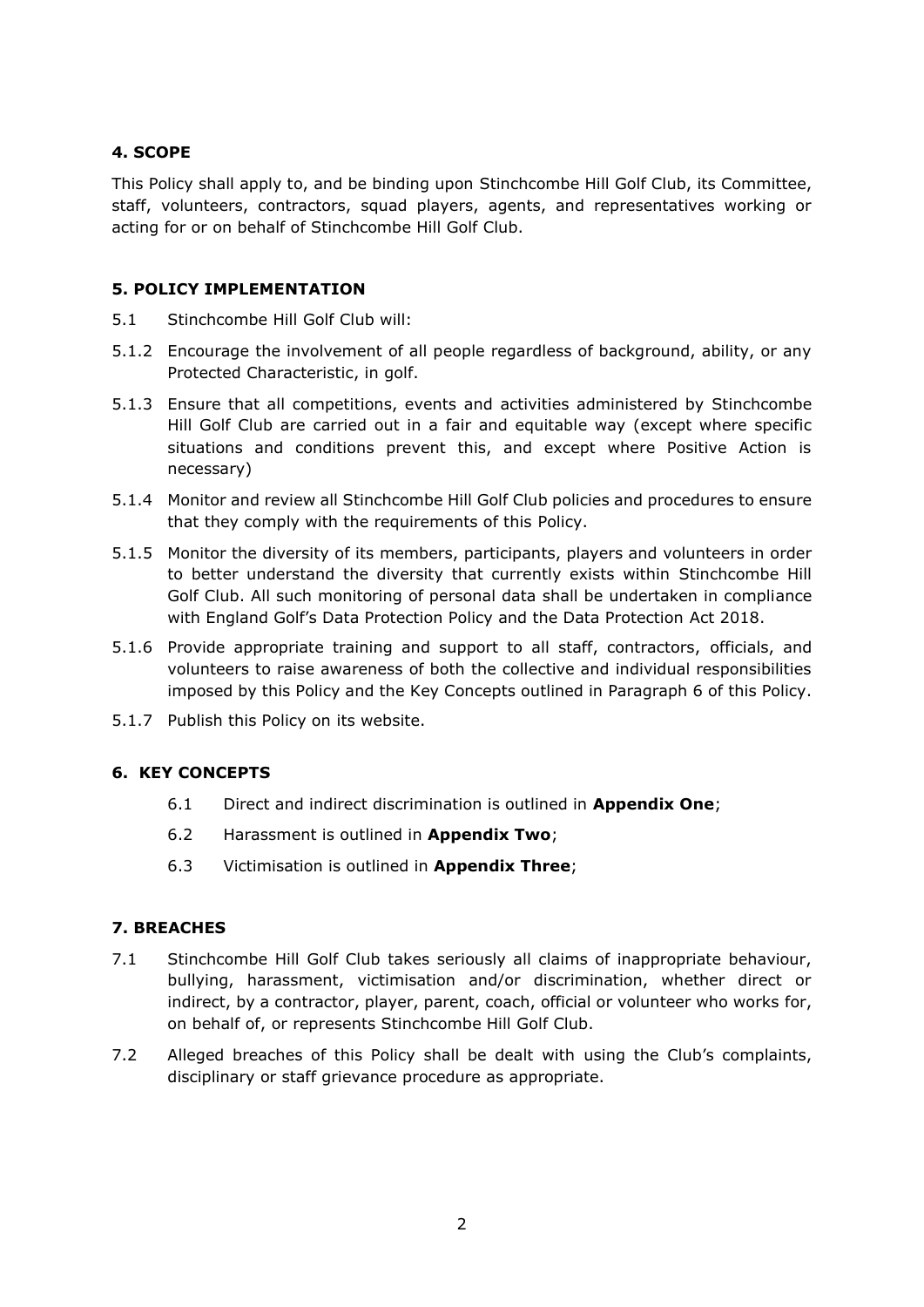#### **APPENDIX ONE**

#### **The Equality Act 2010 and Discrimination**

Every individual and organisation to whom this Policy applies must not act in a way which is directly or indirectly discriminatory and must make reasonable adjustments to avoid discriminating against anyone with a Protected Characteristic. Failure to do so will be considered a breach of this Policy, and may be a breach of the Equality Act 2010,

The Equality Act 2010 makes it unlawful to discriminate directly or indirectly against individuals or groups with certain "Protected Characteristics". The "Protected Characteristics" are listed in section 4 of the Act:

- Age;
- Disability;
- Gender Reassignment;
- Marriage and Civil Partnership;
- Pregnancy and Maternity;
- Race;
- Religion or Belief;
- Sex;
- Sexual Orientation.

#### **Direct Discrimination**

Direct Discrimination is defined at section 13(1) of the Equality Act 2010: "*A person (A) discriminates against another (B) if, because of a protected characteristic, A treats B less favourably than A treats or would treat others.*"

For example, if an action or decision is taken by a club which treats females less favourably than males, this would be considered direct discrimination on the grounds of sex, which is a protected characteristic.

## **Indirect Discrimination**

Indirect Discrimination is defined at section 19(1) of the Equality Act 2010: "*A person (A) discriminates against another (B) if A applies to B a provision, criterion or practice which is discriminatory in relation to a relevant protected characteristic of B's.*"

Indirect discrimination occurs where less favourable treatment is not necessarily the main effect or objective of an action or decision.

Since the nature of indirect discrimination is that the discriminatory effect an unexpected or unforeseen effect of a good faith decision, complaints of indirect discrimination should therefore be considered carefully and objectively, and not dismissed out of hand purely because the effect was not an expected or intentional one.

If, for example, a golf club introduces a rule that club competitions can only be played on Saturdays, this rule would prevent members with certain religious beliefs from taking part in the competition. Although it may not have been the intention of the golf club, the effect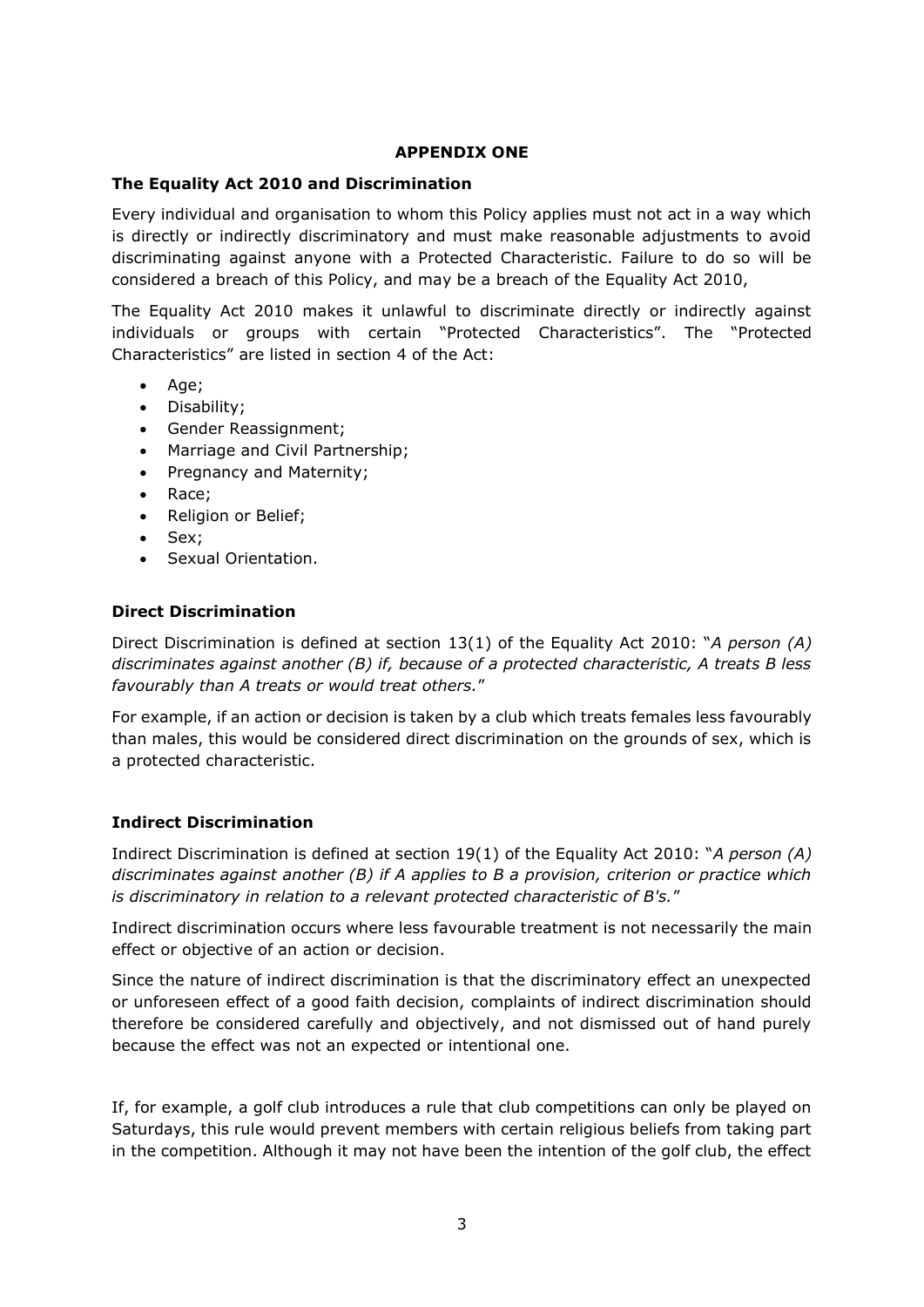of the rule is the less favourable treatment of members on the grounds of religion or belief, which is a protected characteristic. This is indirect discrimination.

# **Actions and Intentions**

An action or decision will still be considered discriminatory even if the less favourable treatment is unintentional. It may not always be obvious to the perpetrator that their actions are discriminatory. Indirect discrimination is often unintentional, but it is not a defence to an allegation of discrimination to say that the perpetrator did not mean to discriminate against a person or group. Discrimination can arise out of actions and decisions but can also arise out of omissions and failure to take actions or decisions.

## **Reasonable Adjustments**

Everybody to whom this Policy applies is under a duty to make reasonable adjustments to avoid discriminating against any individual or group with a Protected Characteristic.

The duty is to make *reasonable* adjustments. It is not unreasonable for adjustments to cost time, money, or other resources. However, an adjustment may not be reasonable if the cost is disproportionately high or making the adjustment would be unfeasible.

## **Positive Action**

It can be lawful to make decisions that discriminate on the basis of a Protected Characteristic in very limited and exceptional circumstances, if the discrimination is a 'Positive Action' taken in order to address an underrepresented group or Protected Characteristic. Positive Actions must be reasonable, justifiable, and clearly linked to a legitimate aim.

# **Examples**

In a golfing context, some examples of unlawful discrimination might include:

- Not allowing the use of golf buggies, as this increases the cost of maintaining the course.
- Restricting the number of tee times available to women during peak hours at a golf course;
- Not allowing competitions to be played on alternate days to accommodate for certain religious beliefs.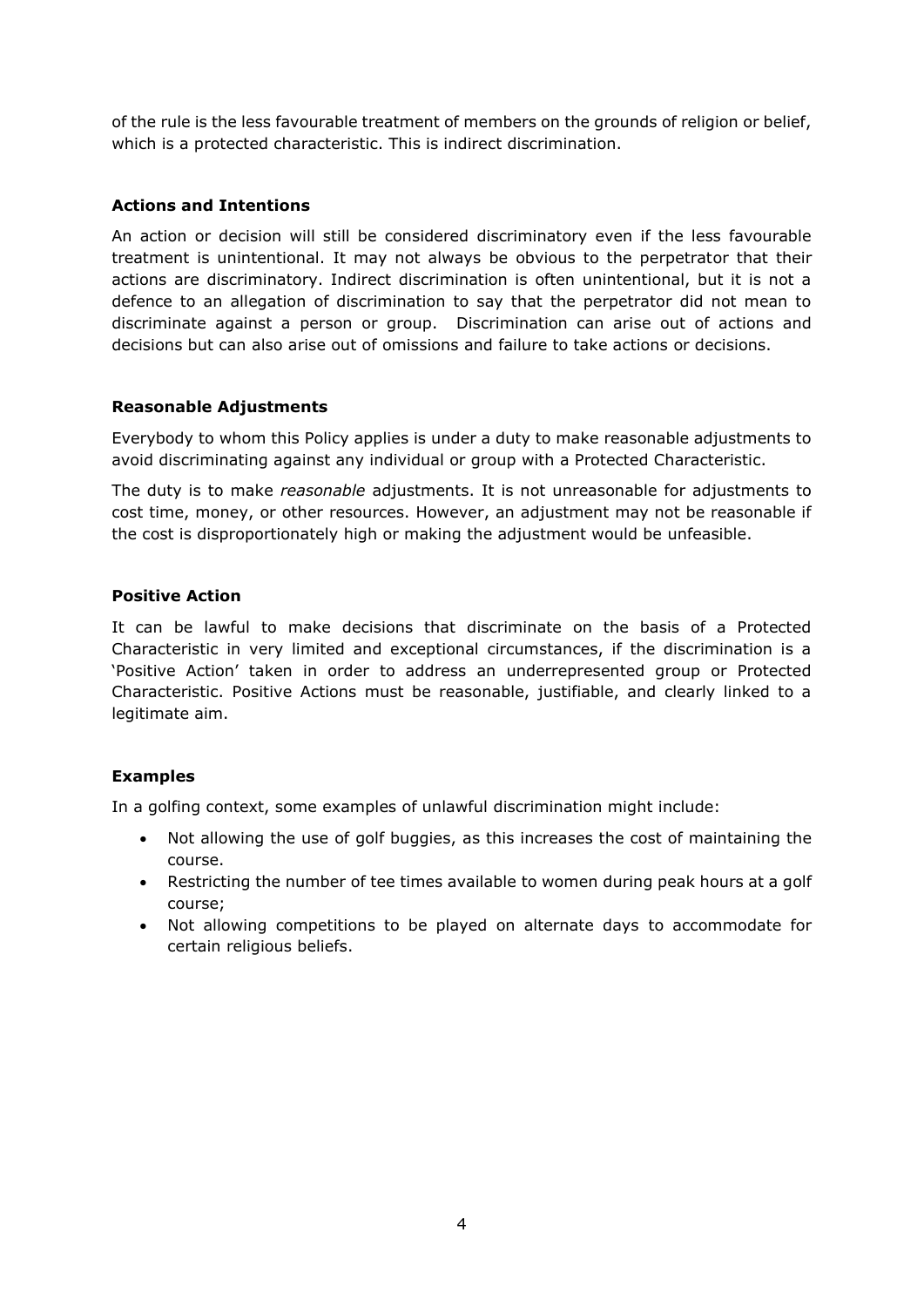## **APPENDIX TWO**

## **Harassment**

Harassment is defined in section 26(1) of the Equality Act 2010. Harassment occurs where a person engages in unwanted conduct related to a Protected Characteristic (outlined in the Equality Act 2010), which has the purpose of either:

- Violating the other person's dignity; or
- Creates an intimidating, hostile, degrading, humiliating or offensive environment for the other person.

In determining whether conduct amounts to harassment, regard is had to:

- The perception of the victim.
- Whether it is reasonable for the conduct to have the perceived effect; and
- The Wider circumstances of the matter.

## **Sexual Harassment**

Sexual harassment occurs where a person engages in unwanted conduct of a sexual nature, and the conduct has the purpose or effects outlined above.

# **One Off Incidents**

A single, isolated, or one-off incident can still amount to harassment. The key consideration is the purpose or effect of the conduct.

## **Protection from Harassment Act 1997**

Harassment can still occur even if it not based on a Protected Characteristic. The Protection from Harassment Act 1997 made it a civil, and sometimes a criminal, offence to carry out a course of conduct that amounts to harassment.

# **Examples**

In a golfing context, some examples of unlawful harassment might include:

- Employees making unwanted or inappropriate contact with colleagues at a golf club or facility.
- Targeting disabled golfers using buggies and demanding to see proof of a disability;
- Disproportionate and public criticism or sanctioning of an individual's behaviour by an organisation for irrelevant or personal reasons.